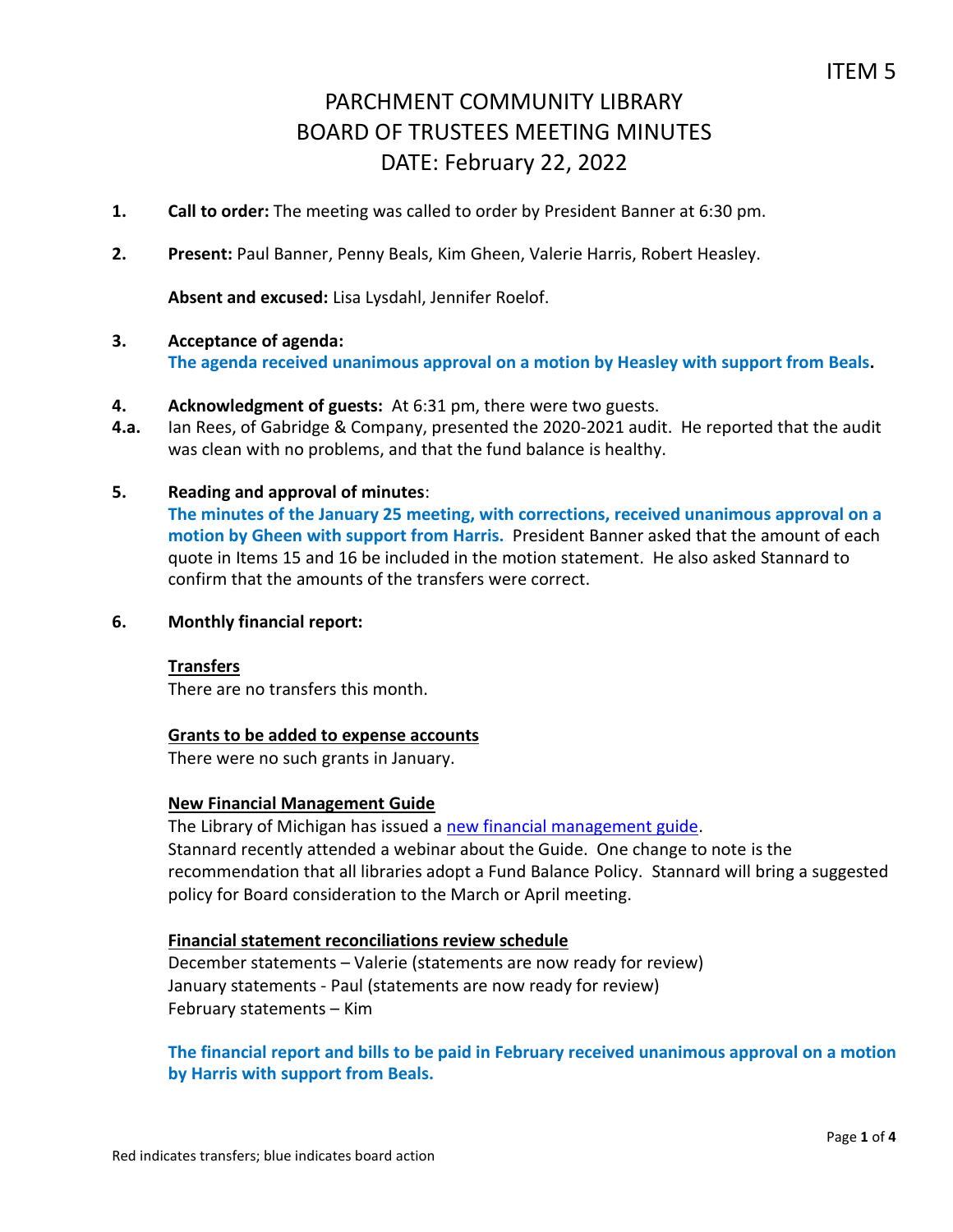- **7. Public comment:** At 7:30 pm, there was one guest, who made no comment.
- **8. Monthly Director's report:** Stannard presented the report.

## **Programs**

## **Current events**:

- **Storytimes**. Mrs. B hosts in-person storytimes on Wednesdays and Thursdays at 10:00 am in January. She also has [Storytime-to-Go on the Kids page.](https://www.parchmentlibrary.org/storytimes-programs)
- **Lobby Display Case Exhibit:** Reading Together. Exhibit on display February 18–March 31.

## **Adult Programs**

## **Current events**:

**Winter Reading Program.** To date: 7 adults and 2 teens have completed sheets.

## **Past events**:

- **Parchment Update.** All interviews are [posted weekly on the library's website](https://www.parchmentlibrary.org/parchment-update). February topics include Parchment United Methodist Church Fresh Food Initiative (Nancy Lenz and Rev. Thomas Davenport); Parchment High School Competitive Cheer Team (Coaches Hillary Campbell and Kelly Carbary and Team Member Jordyn VanderMeer); A Play in a Day (Elizabeth Keiser); and [TBA].
- **Show & Tell: My Copper Country Story** presented by Theresa Payne. Part of *Great Michigan Read* programming. Hybrid program held on January 26. Attendance: 6.
- **Film & Discussion:** *1913 Massacre.* With special guests producers/directors Ken Ross & Louis V. Galdieri. Part of *Great Michigan Read* programming. Held on January 31. Attendance: 15.
- **Film & Discussion:** *Red Metal: The Copper Country Strike of 1913.* Part of *Great Michigan Read* programming. Held on February 7. Attendance: 11.
- **Parchment Book Group:** *The Women of the Copper Country* by Mary Doria Russell. Part of *Great Michigan Read* programming. Held on February 14. Attendance: 10.
- **A Simple Guide to Black Holes** presented by Michael Sinclair. Held on February 15. Attendance: 13.

# **Coming Events**

- **Mystery Book Club:** *The Unquiet Bones* by Michigan author Mel Starr. February 21, 4:00 p.m.
- **Smithsonian Poster Exhibit: Picturing Women Inventors.** Scheduled to be on display March 1-31.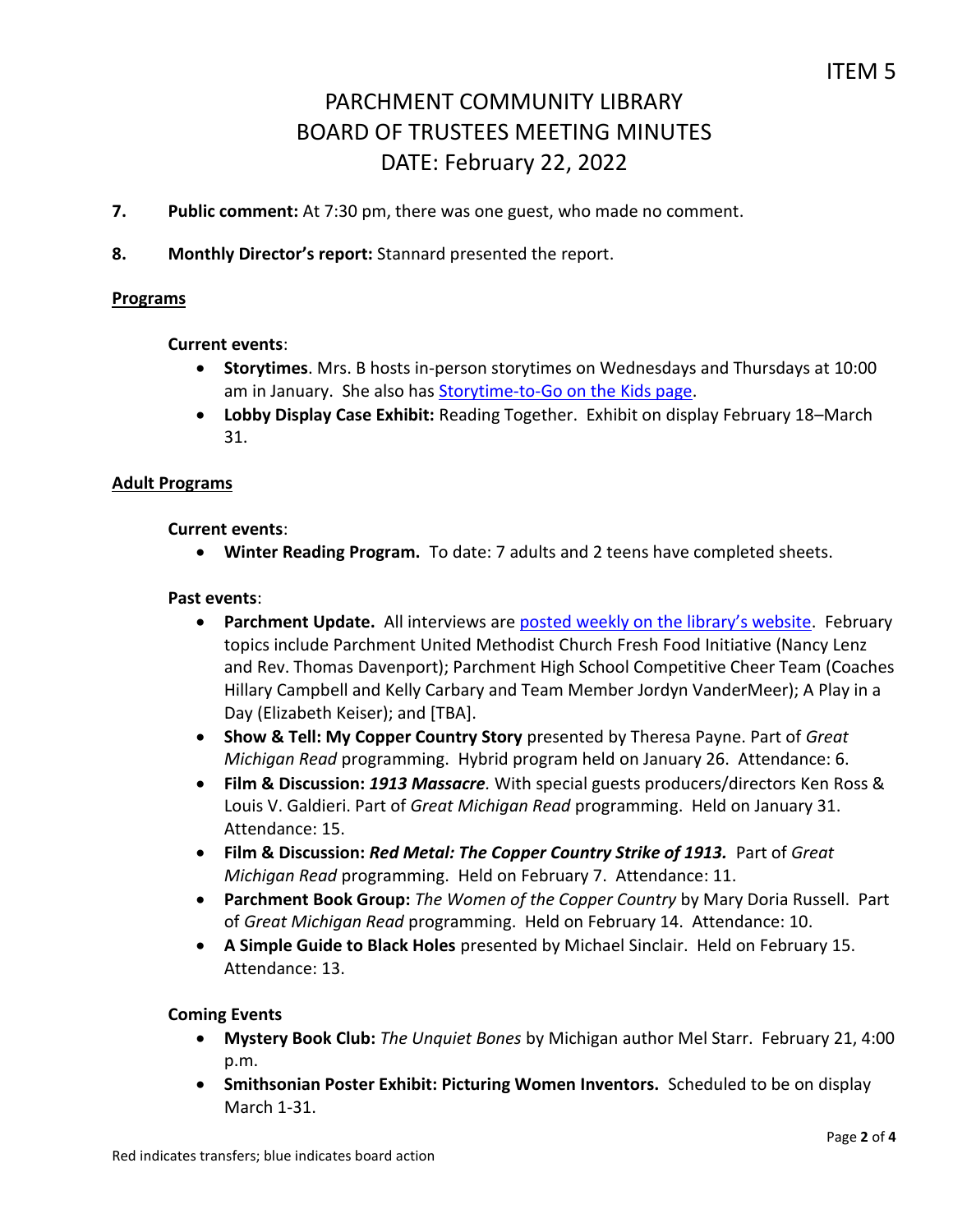- **Parchment Book Group:** *The Best We Could Do* by Thi Bui. Reading Together selection. March 14, 6:00 p.m.
- **Friends of the Library Book Sale.** Saturday, March 19, 9:00 a.m.-1:00 p.m. Early Bird Admission \$2 8:00-9:00 a.m.
- **Mystery Book Club:** *Murder at the Brightwell* by Ashley Weaver. March 21, 4:00 p.m.
- **Author Visit: Dr. Edward Sarkis Balian,** *Turn the Page: The Bob Seger Story.*  Wednesday, March 30, 6:30 p.m.
- **A Play in a Day with Elizabeth Keiser.** For ages 7 through retirement.Friday, April 1. Workshop 1:30-3:30, performance at 4:00.

# **Circulation Desk project**

The Circulation Desk is complete except for the front panels. As of this writing no installation date is set, but installation is anticipated to be done in the next week.

# **Carpet and tile repair**

Central Tile completed most of the carpet and tile repair. A small adjustment to level the floor behind the circ desk, which affects two carpet tiles, still needs to be done.

# **Website redesign project**

The first half of the design fee has been paid to Pixelvine. They will begin working on our project in two weeks.

# **Print management software**

TBS has consulted with Clark Technical and all specifications have been finalized. Stannard expects to hear from the TBS implementation team in a few days to schedule training and installation.

# **9. Monthly Statistical report**

Stannard presented the report.

# **10. Communications**

A reciprocal patron noticed on her checkout receipt that she had saved over \$1000 this year by using the library (checking out 5 to 6 books per week). She was so elated that she gave the library a \$50 donation.

Stannard reported that as of mid-February (4½ months into the fiscal year) the library has saved patrons \$521,000, which is just under the library's annual budget of \$545,472. By the mid-point of the fiscal year at the end of March, the library will have more than made up its annual budget in savings to the community.